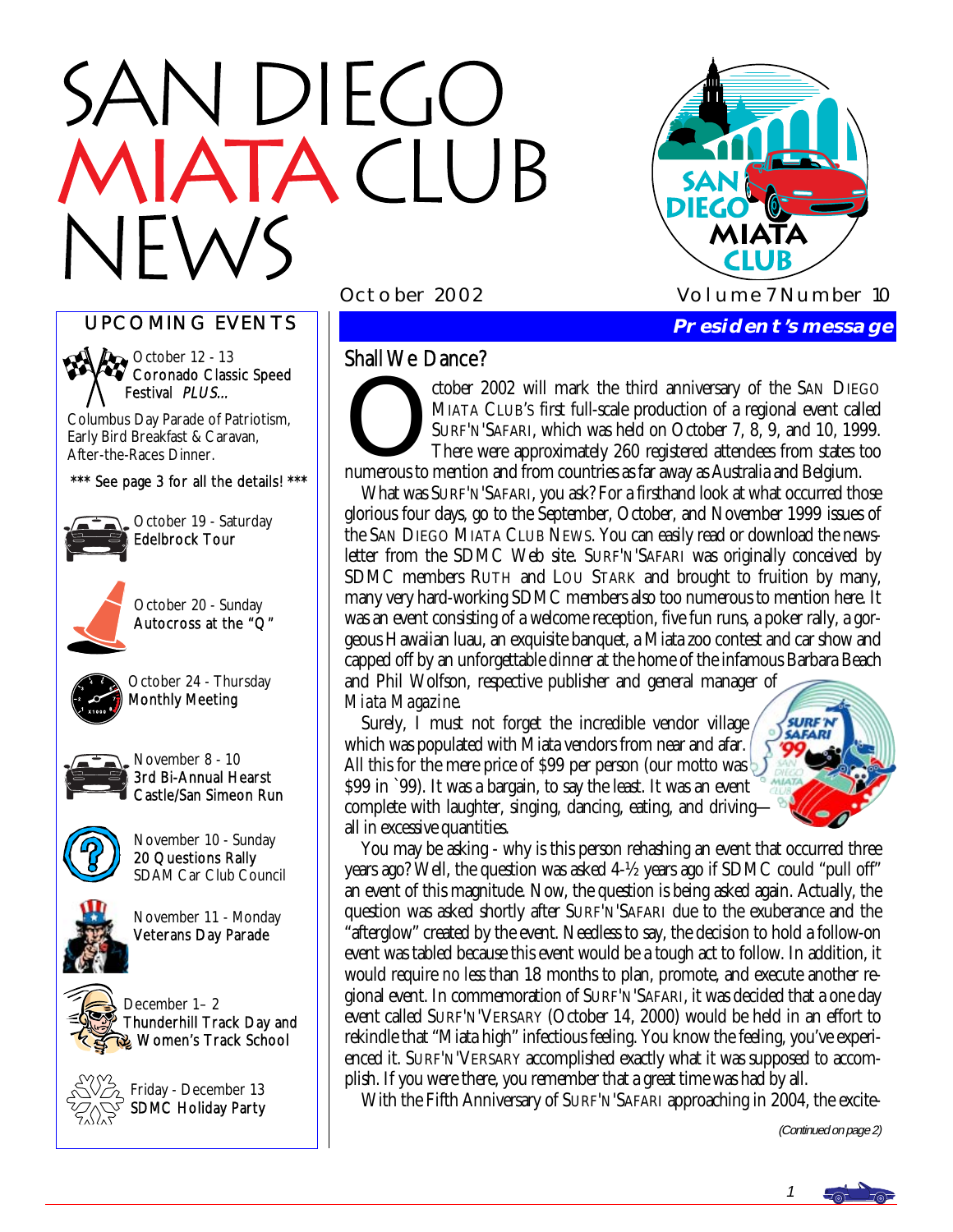#### **President's Message** (Continued from page 1)

ment, enthusiasm, and desire to hold another event of this magnitude has caused the board to revisit the issue. I have received favorable comments from board members as well as many club members. My call for volunteers to form a committee was initiated at the August monthly meeting and via e-mail. What will be the theme of the event? Who will chair the event? What will it cost? Where will it be held? These and other questions will be answered by the event committee, a committee made up of SDMC members. I have already received some requests from members to be part of the event committee.

 This is where you come in. Events like this don't just happen. They require many hours of planning, hard work, and dedication, with a bit of talent thrown into the mix.

 SURF'N'SAFARI required approximately 50 volunteers to make it a successful event for more than 260 members and guests. Our next event will require at least that many volunteers and maybe more.

 If you have a burning desire to have fun, to get involved, to enrich that "Miata high," and to be part of Miata history, please contact me. My e-mail address is [wood-dust@cox.net](mailto:wood-dust@cox.net). My numbers are (760) 787-0624 (home), (619) 524-7620 (work), (619) 806- 3042 (cell).

 As VOODOO BOB so eloquently put it in one of his articles. "This sure is one hell of a car club." I second and third that emotion, Bob. I honestly feel with all my heart and soul that this club can not only pull off another successful regional event, but can pull it off with remarkable style and enthusiasm.

Drive safe and take care of one another out there.

— YOUR PAL SAL

# **Mission statement**

The purpose of the club is to<br>promote the enjoyment of, and enthusiasm for, one of the world's most exciting sports cars world's most exciting sports cars —

 Owning and driving a Miata is one of life's great pleasures, and adding the company and camaraderie of like-minded enthusiasts only enhances the experience. Won't you join the fun as we enjoy the beauty of San Diego County from the seat of a very special little roadster? Let's have fun driving our *ivenue.* 

#### **Newsletter Team**

ANTHONY "NEVADABOB" WILDE - Editor [newsletter@sandiegomiataclub.org](mailto:newsletter@sandiegomiataclub.org)  VOODOO BOB KRUEGER [vbob@teamvoodoo.com](mailto:vbob@teamvoodoo.com)  DIANE LONG diaws@san.rr.com TOM SPRAGUE [tspraguepr@aol.com](mailto:tspraguepr@aol.com)  Copies by SEAN O'CONNOR SIGN UP (858) 486-6771

# Do You Love a Parade?

Well we do too! If you would like to participate in a special edition of the SAN DIEGO MIATA CLUB headlight drill team, then we would like to hear from you.

 Check out the details on page 4 about the upcoming Veterans Day parade, coordinated by SCOTT LANG-HOFF. In addition to the Miatas that have been requested to carry dignitaries, there has been a special request for a small version of our award winning headlight drill team, as seen in the Scripps Ranch  $4<sup>th</sup>$  of July parades.

 For this smaller version, we are looking for red, white, and "true" blue, M1 (`90-`97) Miatas. We are looking for 9 to 15 cars for our drill team. If you might be interested, please contact ANTHONY WILDE or DIANE LONG (addresses above).

#### **Board of Directors**

Executive Board **President**  SAL CAUSARANO (760) 787-0624

[president@sandiegomiataclub.org](mailto:president@sandiegomiataclub.org) 

**Vice President**  STEVE KENNISON (858) 271-8498 [vicepresident@sandiegomiataclub.org](mailto:vicepresident@sandiegomiataclub.org) 

> **Secretary**  VERONICA DIDIER (619) 421-8024

[secretary@sandiegomiataclub.org](mailto:secretary@sandiegomiataclub.org) 

**Treasurer**  JIM BROKAW (619) 421-2110

[treasurer@sandiegomiataclub.org](mailto:treasurer@sandiegomiataclub.org) 

Administrative Board **Membership** 

DAVE MARTIN & GALE CHAN (619) 582-2448 or (858) 492-9227

[membership@sandiegomiataclub.org](mailto:membership@sandiegomiataclub.org)  **Events Coordinator** 

STEVE WAID (760) 432-0727

[events@sandiegomiataclub.org](mailto:events@sandiegomiataclub.org) 

**Club E-mail Postmaster/Webmaster**  ROBERT "JTBOB" HOLLAND (858) 549-4011

[webmaster@sandiegomiataclub.org](mailto:webmaster@sandiegomiataclub.org) 

**Club Regalia**  PAULA KENNISON & ROSALIND SCOTT (858) 271-8498 or (760) 789-3872 [regalia@sandiegomiataclub.org](mailto:regalia@sandiegomiataclub.org) 

**Newsletter**  ANTHONY "NEVADABOB" WILDE (858) 693-8095 [newsletter@sandiegomiataclub.org](mailto:newsletter@sandiegomiataclub.org) 

To send e-mail to all members of the board: [board@sandiegomiataclub.org](mailto:board@sandiegomiataclub.org) 

#### **Notices**

The SAN DIEGO MIATA CLUB is a non-profit California corporation. The *SAN DIEGO MIATA CLUB NEWS* is the monthly newsletter of the SAN DIEGO MIATA CLUB. Use of articles or stories by other Miata clubs is hereby granted, provided proper credit is given. Submissions to the newsletter are welcomed and encouraged. Where possible, please e-mail your submissions to the newsletter editor. Submissions can also be mailed to the club's post office box.

**Submission deadline is the 15th of each month.** 

*Editor reserves the right to edit all submissions.*

The SAN DIEGO MIATA CLUB has established a dedicated World Wide Web Home Page at:

[www.sandiegomiataclub.org](http://www.sandiegomiataclub.org)  Dedicated 24-hour voice message line: (619) 582-2448

> **SAN DIEGO MIATA CLUB** P.O. Box 23081 San Diego CA 92193

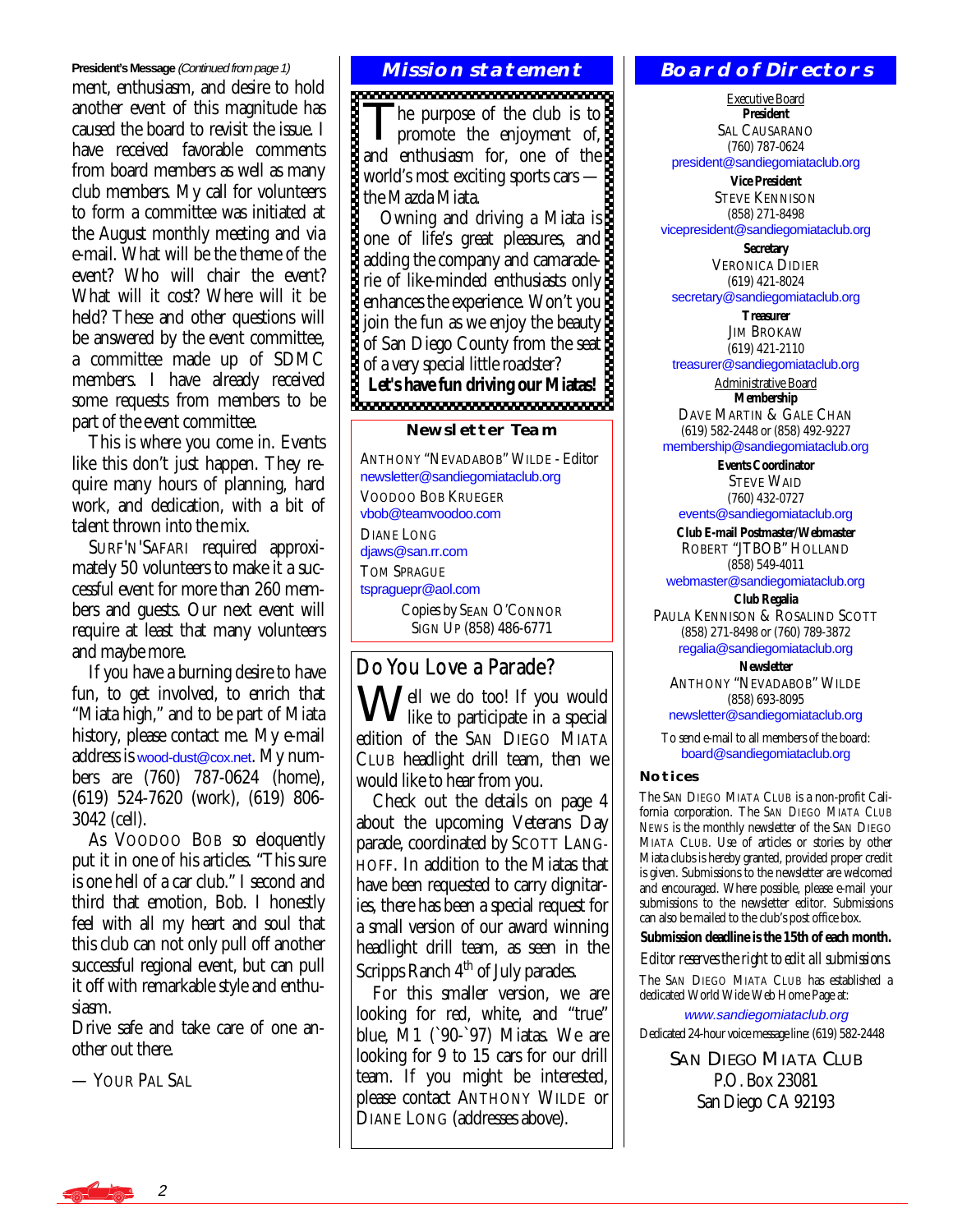# **Upcoming Events for the month of October**

# Run to the Train Races

**Date:** Saturday, October 5

**Meeting Place:** Marie Callendar's for an early dinner. Southwest cor ner of Centre City Parkway and 13<sup>th</sup> Street in Escondido.

**Meeting Time:** 4:30 p.m. for dinner, 5:30 run start

**Run Leaders:** JERRY & JANICE BOSTER

*This run qualifies toward Mileage Award* 

We will take a short early evening run to get to Cajon Speedway in El Cajon for the final evening of the Train Races after the other races. If you have never seen short track racing, and train racing in particular, plan o n making this one.

#### Columbus Day Parade of Patriotism



**Date:** Saturday, October 12 **Meeting Time:** 8 a.m.—*sharp* **Meeting Place:** San Diego County Administration Building

**Requirements:** The parade chairman specifically requested Miatas this year after noting our significant participation in the 2001 Veterans Day Parade. Patriotic decoration of your car is greatly encouraged. **We need a commitment of 30 cars for the parade.**  Please contact us with your name, year, and car color. We will be providing this information to the parade committee

**Coordinator:** JERRY & JANICE BOSTER, [jboster1@san.rr.com](mailto:jboster1@san.rr.com), (619) 437-1327 Parade starts at 10 a.m. and will end at approximately 11:30 a.m. at Seaport

Village. Once the parade is over, we will do a caravan over to the Speed Fest at Naval Air Station North Island.

 Come out and show your support for the men and women of our military at the Columbus Day (Fleet Week) Parade of Patriotism presented by the Port of San Diego. This year's parade features the combined talents of the traditional Columbus Day Parade and the Fleet Week Parade initiated last year. Starting at Grape Street and proceeding down Harbor Drive to Seaport Village, the procession will include city officials, marching bands, veterans, floats, and most of all, thousands of San Diegans enjoying the spirit of freedom by giving tribute to those who have committed their lives to serve America.

BE PART OF SAN DIEGO MIATA CLUB'S AWESOME PRESENCE



Early Bird Breakfast & Caravan **Date:** Saturday, October 12 **Time:** 7 a.m.

**Coordinator:** STEF GOULD,

 (619) 297-4272 or [stef@miata.net](mailto:stef@miata.net) **Place:** Tartine (Formerly Kensington

Coffee Company), 1106 First

Street, Coronado

Tartine opens at 6 a.m. for exquisite European pastries and coffee. We'll caravan to the car club corral at 7:45 sharp to be at the gates when they open at 8. We'll have a few extra corral passes, should you forget yours. Ī

#### **Coronado Classic Speed &** Festival **Dates:** October 12-13

**Place:** Naval Air Station, North Is land, Coronado, CA

**Time:** 8:30 a.m. - 5:15 p.m.

The Classic returns for its fifth year in Coronado. In the spirit of the famed Monterey weekend, the Speed Festival will treat the San Diego area to an historic automotive weekend at the North Island Naval Air Station in Coronado. Staged on the runways and taxiways with Navy aircraft and ships in the background, the Speed Festival will feature over 200 of the world's top racing machines on a spectatorfriendly 1.6 mile course. Under the direction of HMSA and patterned after the world-renowned Monterey

Historic Automobile Races, the Classic will feature some of the world's premier race cars from pre-World War II sports and racing cars to historic Trans-Ams. Marques such as Aston Martin, Jaguar, Ferrari, Lotus, Porsche, and Shelby, along with some fine Detroit iron will take to the track.

 Tickets to the event can be purchased by calling the Holiday Bowl at (619)283-5808, TicketMaster at (619) 220-TIXS or [www.ticketmaster.com](http://www.ticketmaster.com). One-day tickets are \$15 and a weekend pass is \$20. Ticket prices increase at the gate to \$20 for one day and \$30 for the weekend. Children under 12 are free with a paid adult admission.

 A concours d'elegance will be held again at the Speed Festival. There will be 50 of the world's most beautiful and rare automobiles from a 1929 Phaeton Packard to a 1947 Delahaye.

After-the-Races Dinner **Date:** Saturday, October 12

**Time:** After the last race estimated about 5:30 p.m.

Place: Tent City, 1100 Orange Avenue, Coronado.

**Coordinator:** WALLY STEVENS, daytime: (619) 232-2801, ext 313, evenings (619) 234-2858

or [wallymiata@juno.com](mailto:wallymiata@juno.com).

This place opened in June where the old Marco's was. It's in an historic old bank building which also houses the Coronado Historical Museum, hence the name "Tent City" as Coronado once was. Go south on Orange Avenue (toward the Hotel Del) to Park Place, just past 10th Street. Parking in Street. No meters after 6 p.m.

 The menu is varied, hamburgers to sea food. A full bar and lots of outside dining. They also do BBQ outside under a tent starting at 5:30. Moderate prices.

 Please RSVP to me by October 10th so I can give the restaurant an approximate number.

**Upcoming Events** (Continued on page 4)

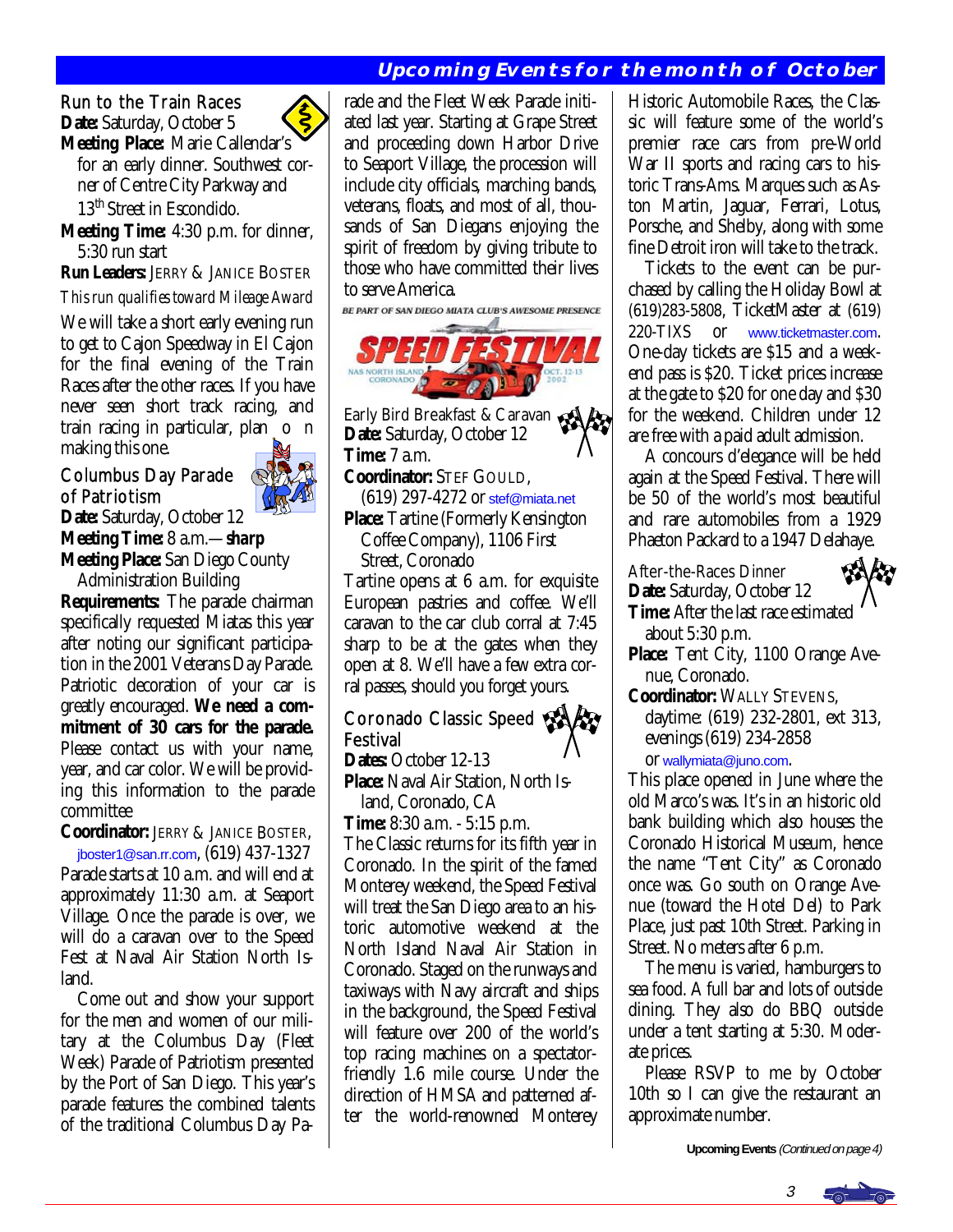Edelbrock

Edelbrock Tour & Optional Fun Run Return **Date**: Saturday, October 19 **Place**: Edelbrock factory and mu seum in Torrance, California. **Contact**: ROBIN & MIKE

#### FAIRCLOTH, [HawkinLady@aol.com](mailto:HawkinLady@aol.com)

The Edelbrocks have been making performance parts since the 1950's. The name is synonymous with "going fast." It is likely that we will be able to see Vic and Camee Edelbrock racing at the Coronado Speed Festival the weekend before.

 The Edelbrock tour is from 10 a.m. to approximately 1 p.m. starting with Camee Edelbrock or Vic Edelbrock talking about the history of the company. Then the guides split the tour into groups and you drive to their manufacturing plant; then come back to see the shock building, exhaust building, and their distribution center, all in Torrance. The tours are a lot of walking; then back to the museum for lunch and a goodie bag.

 On the return to San Diego, there will be an optional Fun Run.

#### Autocross

**Dates:** Sunday, October 20 **Time:** 9 a.m. **Place:** Qualcomm Stadium Mission Valley, north east lot. TART championship.

# Monthly Meeting



**Date:** Thursday, October 24 **Time:** 6 p.m. **Place:** Boll Weevil 9330 Clairemont Mesa Blvd. (at Ruffin Road), San Diego (858) 571-6225 This event is the single best way to meet your fellow club members, ask questions, share stories, etc.

*Don't miss the fun!*

# **future events**

3rd Bi-Annual Hearst Castle/San Simeon Run **Dates:** November 8 – 10 **Meeting Time** Drivers Meeting 8:30 a.m.—*sharp*  **Departure Time:** 9 a.m.—*sharp* **Meeting Place:** Madonna Inn Parking Lot, San Luis Obispo, CA **Contacts:** BARI RUSSELL, [barirussell@earthlink.net](mailto:barirussell@earthlink.net)  (949) 588-1531 or (714) 856-9890 BILL HYDE, [wnhyde@earthlink.net](mailto:wnhyde@earthlink.net)  (714) 525-5831 or (714) 225-1319 Mark your calendars, because you don't want to miss this Miata adventure that tours one of the world's most famous mansions, set in California's most beautiful region! Even more exciting, we get to ZOOM ZOOM on some of the best Miata roads in the country! Bill has assured me there will be ample potty stops this year!

#### **Room Booking:**

 SOCALM Miata Club Group Res ervations: (800) 544-4866 (Sean)

**Motels:** Nov. 8 - Motel 6 San Luis Obispo South, Property 1373, Res ervation Number 131713 Nov. 9 – Motel 6 San Simeon, Property 1212, Reservation Num ber 131002

I have blocked 20 rooms at both properties—all queen beds and all non-smoking. You need to request smoking rooms and ask them to be added to our group. In San Luis we have ten 1-bed rooms and ten 2-beds. The rates are quoted to how many **people** in the room, not beds! The rooms in San Luis Obispo, including tax, are \$50.59 for a single and \$57.19 for a double. At San Simeon we also have 20 rooms—all double queens. The rates are: \$61.03 for a single and \$71.93 for a double. AARP members bring your cards for 10% off. When you call for reservations please ask for Sean, but anyone in Group Reservations can help you. You *must* tell them the reservation is under SOCALM, and give the property number, and the reservation number. Please contact Bari Russell when you have made your reservations or if you have any problems.

#### Slots of Fun Run II **Date:** Saturday, November 9



**Meeting Place:** Tom's #23 on the Southwest corner of 5th Ave. and Centre City Pkwy., Escondido.

**Meeting Time:** Arrive early to eat! drivers meeting at 8:45 a.m., first car out at 9 a.m.

**Run Leaders:** NICK & SHARON PONCE,

 (760) 743-6665 or [CNickRun@aol.com](mailto:CNickRun@aol.com) This year there will be a new route. We'll travel some of our favorite north county roads and try our luck at five casinos. Two of the casinos are new, the Vegas style Harrah's and Pechanga. We'll leave at 9 a.m., then after 80+ miles of twisty roads and spending some time at each casino we'll finish the run at Casino Pauma where we can eat!



San Diego Automotive Museum Car Club Council **Date:** Sunday, November 10 **Meeting Time:** 11 a.m. **Meeting Place:** San Diego Automo tive Museum parking lot **Cost:** \$10 per car **Prizes:** Trophies for 1st, 2nd, and 3rd place

#### Veteran's Day Parade

**Date:** Monday, November 11 **Time:** 11 a.m.



**SDMC Coordinator:** SCOTT LANGHOFF [slanghoff@cox.net](mailto:slanghoff@cox.net)

Home: (619) 470-7860

Office: (619) 400-5323

Cell: (619) 884-5917

FRS Radio: Channel 7, no CTC, Callsign "Scott"

With a theme of "Let Us Not Forget!", the 2002 edition of the San Diego Veterans Day Parade will be held on Harbor Drive from Grape Street to Seaport Village. The parade

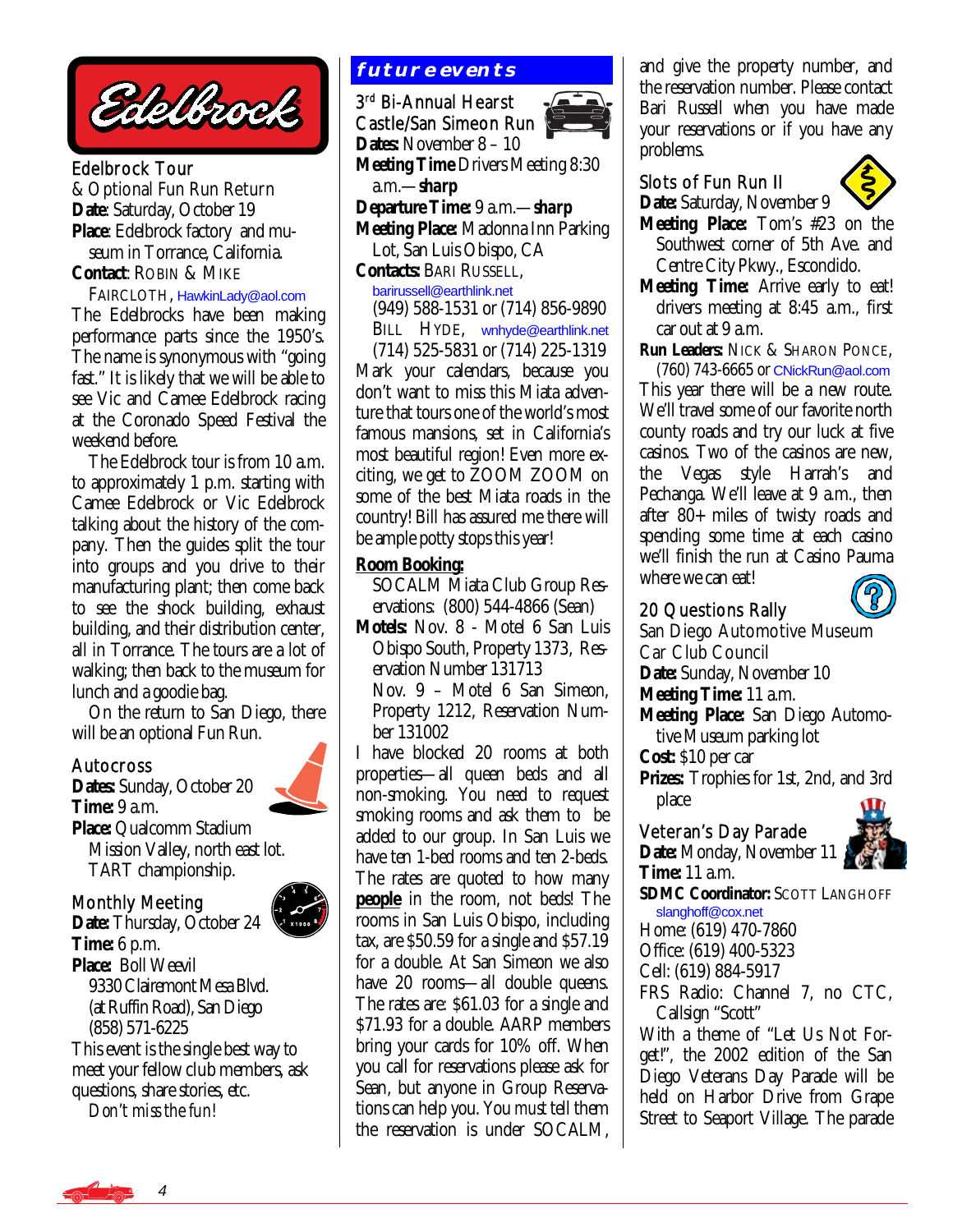is developing into a major event, with numerous floats and rolling displays, military vehicles, marching bands, and military and veterans units. We will be celebrating the sacrifices made by our veterans, past and present.

 As always, there will be dignitaries, which is where the SAN DIEGO MIATA CLUB comes in! This is a perfect venue for us to demonstrate our community spirit, and advertise the club! The club has contributed significantly to the success of the parade over the past few years, and come to the parade's rescue in the  $11<sup>th</sup>$  hour of the  $11<sup>th</sup>$  day of the  $11<sup>th</sup>$  month in the past. We have several prominent dignitaries slated for this year's parade, ranging from highly decorated veterans to former prisoners of war and Medal of Honor recipients.

 All of the dignitaries are fully aware of each driver's personal preferences as to seating in the vehicle (i.e. rear deck vs. passenger seat). Placards will be provided for the dignitaries. You are encouraged to decorate your car in patriotic themes if you desire. All participants will run in the parade, even if we run out of dignitaries!

 Staging begins at 8:30 a.m. Directions to the check-in point on the corner of Ash Street and Harbor Drive.

*I-5 from the north:* take Pacific Highway offramp, continue south on Pacific Highway to Ash Street (just past back side of County Administration Building on your right), right on Ash Street (west) one block to Harbor Drive (check-in point).

*I-5 from the south:* take the "Cruise Ship Terminal/Airport" exit, Hawthorne, west on Hawthorne to Pacific Highway, left (south) on Pacific Highway to Ash Street (just past back side of County Administration building on your right), right on Ash Street (west) one block to Harbor Drive (check-in point).

Vehicles will be staging northbound

on Harbor Drive just off the southwest corner of the County Administration Building.

**\*Email or call Scott to register to participate in this event.** 

Thunderhill Track Day and Women's Track School **Dates:** December 1-2

**Place:** Thunderhill, Willows, CA\* **Contact:** Aaron Tachibana,

[tach9@attbi.com](mailto:tach9@attbi.com)

**Cost:** \$390 for the two days.

This will be the first time that Aaron has organized a Women's Track School as a part a track day. One of the usual designated sessions will be for women participants only. Special guest instructor for the women only group will be Peggy Hale...as well as a cast of great instructors, including Rick Weldon.

 This is a two day event...so there will be plenty of time to get instruction and lots of track time! We will be running the full 3.2 mile course with maximum track time during the two days! Included in the cost is a catered BBQ by MO's BBQ—they are awesome! We'll also be raffling off two (2) sets of Toyo tires and a host of really cool stuff, like a performance brake kit from MPCA, Toyo shirts, bags and hats, Royal Purple oil, a helmet and more!

 If you'd like to participate, please send Aaron an e-mail and he'll return your confirmation, or sign-up and pay online at [www.m-pca.com](http://www.m-pca.com). This track event is space limited—first come, first served. There are only a few places left!

\* Thunderhill is located just off Interstate 5, about an hour north of Sacramento.

San Diego Miata Club Holiday Party

**Date:** Friday, December 13 More details to follow

# **UPCOMING regional and national events**

# Miata Performance Driving School

**Dates:** March 28-30, 2003 **Where:** Thunderhill Sports Park **Cost:** \$350

**Contact:** Ken Freeze, (925) 370-8262 This course teaches Miata owners the basics of high speed driving, equipment, human limitations, proper steering techniques, and lots of other skills necessary for safe performance driving.

 The weekend is packed with activities beginning on Friday with a dinner, followed by classroom-style lectures and training from SCCA instructors. Saturday morning the action turns to the track with some more instruction, both in and out of the Miata. Most of Saturday and Sunday will be spent on the track with some time between sessions to talk to fellow Miata owners and see some of the latest Miata accessories. Plans for Saturday night this year call for a BBQ at the track if construction of a new building at the track is completed in time. This dinner gives students and instructors the opportunity to talk over the day's activities.

 The class is limited to 80 students with 45 instructors, making for a 2-to-1 instructor ratio, a ratio higher than driving schools costing thousands of dollars.

 There's nothing quite like having a Sport Car Club of America instructor right next to you as you drive lap after lap on a race course, helping you to learn of just what you and your Miata are really capable.

 You can register via the Internet by going to the Miata Performance Driving School Web site at [www.teammiata.com/](http://www.teammiata.com/thunderhill/school.htm) [thunderhill/school.htm](http://www.teammiata.com/thunderhill/school.htm). Fill out the online form, or download the PDF file and print it out and send it in with your check. If you don't have Internet access, send a selfaddressed, stamped envelope to: Ken Freeze, Miata School, 1521 Ridgewood Dr., Martinez, CA., 94553 and a complete packet will be sent to you. But hurry – the past two years the class was full by the first of December.



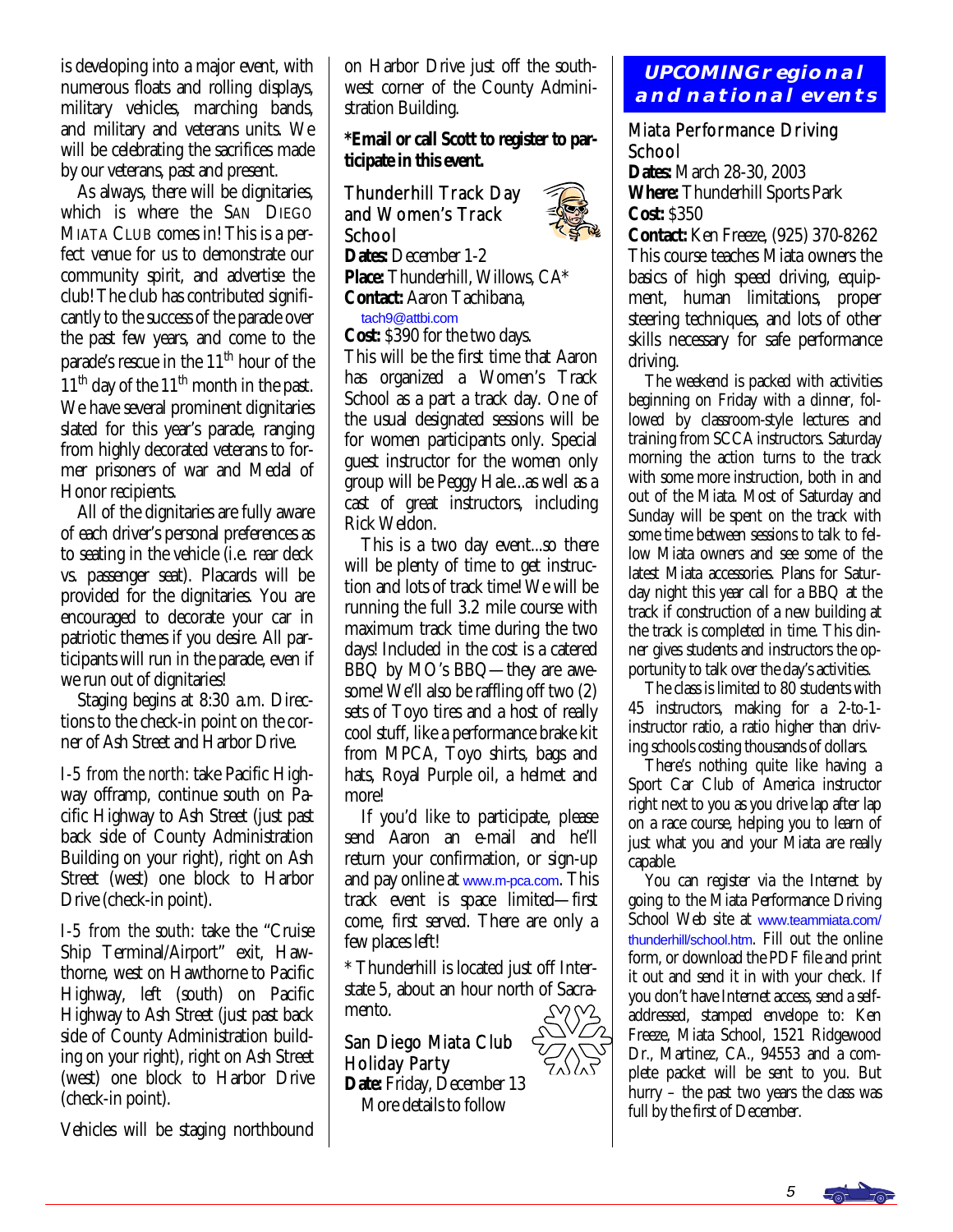# **member profile**



— TONY MARTONE & LINDA JENSEN

It all started two years ago when I<br>was looking for an economical vehi-<br>slands looking for an Eigen Disco and cle. I reside both in San Diego and Twentynine Palms, where I work (no jokes please). So I commute on the weekends and drive home to San Diego. When I went to Arizona to visit a friend who had a `92 Miata, I was fortunate enough to be allowed behind the wheel for a spin.

 After that I knew I had to have a Miata. I think it was the "Zoom-Zoom" that did me in. So back I came to sunny California and found my first Miata, a black `94 M-Edition, with 68,000 miles on it. That was two years ago and we now have 43,000 more miles on the odometer, which helps explain why I need an economical car. But it is also great to have a fun car.

 Now for the rest of the story. One sunny day, Linda (my permanent passenger—I truly love her, but she is no navigator) and I put the top down and took a ride to Julian. I loved driving on those winding roads, and after we got there we were walking around and I said to her "the ride up here was really nice—wouldn't it be great if we could get several Miatas together and take a ride up here?"

 No sooner did I say that...and here comes about 20 to 25 Miatas. I ran out to one of the vehicles and asked if this was a club. They smilingly said yes and handed me a recruiting card. We joined SDMC in December, 2001.

 There is even more to this story. Even before we joined, I was looking for a newer car. I wanted a  $9910<sup>th</sup>$ Anniversary Edition. One day we were in a gas station and this burgundy colored Miata pulled in. I loved the color, and said, "I have to get one of those." I found out it was a 2000 SE, and I started searching the net. I found one in San Francisco, and the owner guaranteed the condition. So on November  $26<sup>th</sup>$ , 2001, Linda and I flew to SF and bought our baby, a 2000 SE mahogany with a hard top.

 We then had a wonderful drive home down the coast on Route 1. And now there were two—the new baby and the old `94. Ever since then, we have been enjoying as many meetings and events (like this past  $4<sup>th</sup>$  of July parade) as my long-distance working conditions will allow.

So you never know who you might

meet on the twisties, and how that can impact your life in a very positive way.

— TONY MARTONE

*To be included in our ongoing series of Member Profiles, write a short (200-400 word) summary and email it to:* 

[newsletter@sandiegomiataclub.org](mailto:newsletter@sandiegomiataclub.org)  *You can also mail it to the Club P.O. Box. Please include a photo. We want to be able see your face. — Your photo will be returned.*

# Time to Clean Out The Garage!

 $\prod$  f you've been saving<br>the oil drained out of your Miata (or OTM),



now is a good time to recycle it. The City of San Diego has the following recycling events coming up:

#### **Saturday, October 19**

 Montgomery High School 3250 Palm Avenue at Hawaii Avenue San Diego 92154

#### **Saturday, November 23**

 School of Creative & Performing Arts 2425 Dusk Drive (Between Alta View Dr. & Parkside Ave.) San Diego 92139

#### **Saturday, December 7**

 Qualcomm Stadium 9449 Friars Road Parking Lot - Section J San Diego 92108

Collection events are from 9 a.m. - 1 p.m.

 They will accept a maximum of 10 gallons of used oil (Please transport in a sealable container), antifreeze, oil filters, and automotive batteries.

 These events, sponsored by the City of San Diego, are open ONLY to residents of the city. For more information, call (619) 235-2105. If you are not in the city of San Diego, please contact your city's environmental affairs department or the county agency for similar events in your area. Most auto parts stores and repair shops will also accept used oil for recycling.

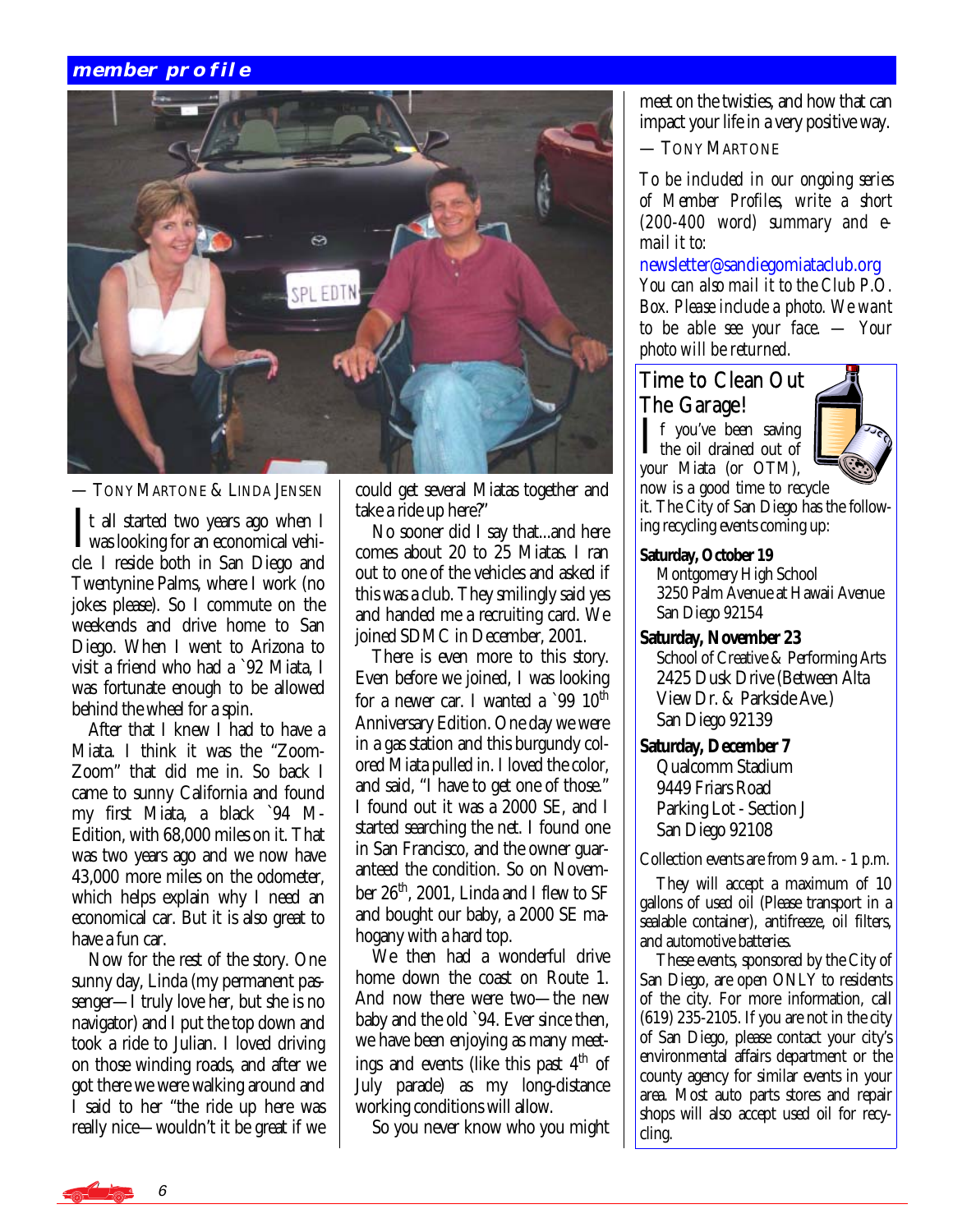# **membership information**

# New Members!

# **WELCOME to our newest members (since last newsletter):**

LENNY & MARIA FABIAN El Centro 2000 SE (Mahogany)

## JUTTA MILLER San Diego 2002 Silver

DAVID MOORE Carlsbad 1997 Red

ALEX & LULETTE SARKO Oceanside 1990 Red

BOB & BRANDI SHERLOCK Oceanside 1994 M (Montego Blue)

SCOTT SIMS San Diego 2001 Red

# Renewing Members<br>(since last newsletter):

RAYMOND & BARBARA D'ARGENIO GREG & KRIS DUNLAP ALAN & DEBBIE ELSTER SCOTT FULMER JERILYN JONES & SEAN O'CONNOR STEVEN & PAULA KENNISON DALE & LINDA LEE FRED LERNER & ANNE GOSHEN LOUIS MISKO & AMY DEL NAGRO ALFORD NORIEGA, JR. JOEL & JULIE OTSUKA NICK & SHARON PONCE STEVE ROBBINS ELLIOT & BARBARA SHEV

# **Regalia**

# Got Zoom?

zoom ---------------------------- T-Shirts Zoom ------------------ Sweatshirts ZOOM ----Pins & Decals!

ZOOM, ZOOM, ZOOM...Get your SDMC Regalia directly from the Regalia Gals (ROZ & PAULA) at the upcoming monthly meeting.

 Zoom on down and pick up a few great club items to show off your enthusiasm for the incredible Mazda Miata, and the SAN DIEGO MIATA CLUB.

 Got special sizes, items you want? Call or e-mail ROZ or PAULA and let them know and they will personally hand deliver the items to you at the meeting.

ROZ SCOTT & PAULA KENNISON (760) 789-3872 or (858) 271-8498 or [regalia@sandiegomiataclub.org.](mailto:regalia@sandiegomiataclub.org)



If you have recently been to the<br>SAN DIEGO MIATA CLUB web site ([www.sandiegomiataclub.org](http://www.sandiegomiataclub.org)), you probably have noticed a new banner advertising SERIOUS AUTO. This new program is called the Serious Auto Affiliate Program. When a club member (or whoever) clicks through that link and buys something, SDMC gets a 3% commission on the purchase. The Board felt this is a win-win situation for the club in that it costs us absolutely nothing and we may be able to gain some revenue from the transactions. The Serious Auto Affiliate program is successfully being used by many other Miata clubs around the country. So, if you are planning to purchase something from SERIOUS, please click through the SDMC web site link.

# Membership Statistics

s of September 22, 2002, there are 380 memberships (151 single, 229 dual) for a total of 609 members.

Memberships by Miata Color:

- 93 Red
- 55 White
- 42 **Black**
- 37 **Silver**
- 28 Emerald Green
- 19 Montego Blue
- 16 **Yellow**
- 14 BRG
- 11 **Crystal Blue**
- 11 Mahogany
- 11 Twilight Blue
- 10 Sapphire Blue
- 9 Mariner Blue
- 7 Laguna Blue
- 7 Marina Green
- 6 Merlot
- 6 Midnight Blue
- **Starlight Blue**
- 4 Titanium
- 1 Evolution Orange
- 1 **Laser Blue**
- 1 Teal (custom)
- 6 Unreported\*

Unreported means a member does not have a Miata at this time.

# Badges?

ave you been wondering where to get those nifty engraved plastic name badges that have been turning up on members at the latest events? They are available for a mere \$6.50 each, including shipping to your home, from VICKY KRUEGER.

 You will need to give her cash up front, as the badges need to paid for in advance. Lots of colors are available to match your Miata.

 See Vicky at a monthly meeting or e-mail her at [vicky@teamvoodoo.com](mailto:vicky@teamvoodoo.com).

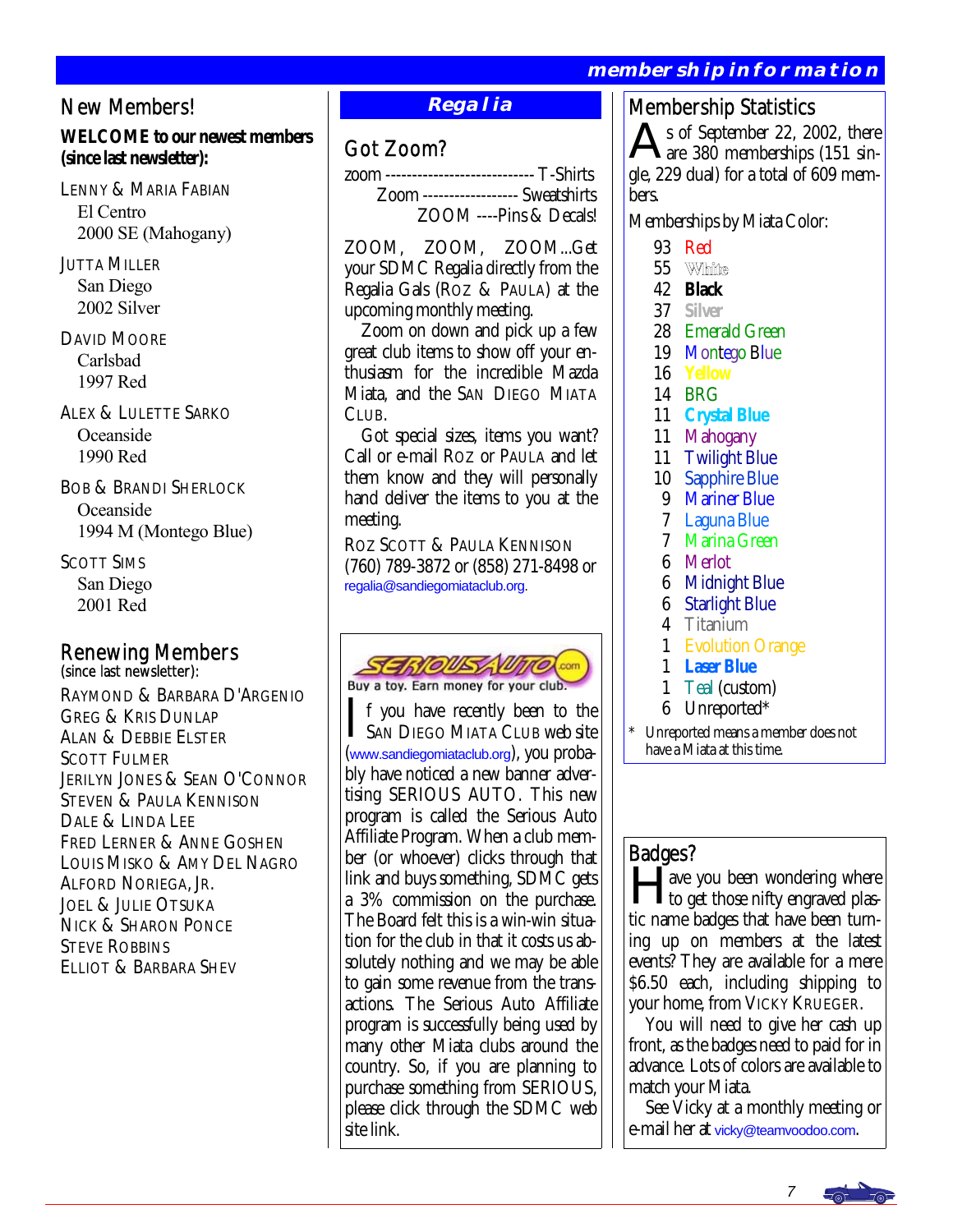

#### September 14 - Saturday SOCALM: Best of the Bunch III All Miata Amateur Car Show

Caturday September 14 was foggy **and cold at 7:30 a.m.** when we met in Oceanside to caravan to the third annual Best of the Bunch Car Show at Heritage (formerly Beach) Mazda in Huntington Beach. After spending at least 12 hours detailing each of our yellow cars, the fog and "mist" (read "rain") were playing havoc with the windows and clean interiors of BUZER and OBI WAID as well as a contingency of other Miatas ready to show. That being a signal to get on the move, we headed north to beautiful Orange County to spend the day with lots of other clean cars, fun folks, and trophies!

 The SAN DIEGO MIATA CLUB has earned kudos over the years for having members who have taught and lived by the principles of car maintenance and, teaching and sharing with each other and new Miata owners which products are best and how to best utilize them. We also love to share and discuss what "toys" are available to transform our little jelly beans into unique individual cars. For that reason, many SDMC cars are included in the winners list below. It is with great pride we exhibit our spiffed-up fun machines each year. It is also a great motivator for the at least once a year detailing jobs we don't like much.

 The car show itself was representative of many different styles and tastes in cars. Some don't like yellow—some *really* love yellow. One person likes the rock group "Kiss" enough to make a unique statement with his car. Newness doesn't count—actually most of the big winners are  $M-1$ ( $90-97$ ) owners. Some like the add-ons, some want to stay "stock". Some take pride in the amount of driving done in their cars, some relish the low mileage garage queens. Some are mainly for show, some mainly for driving daily,



some mainly for fun. Much like our members, the cars are diverse in appearance, performance, and utilization.

 SOCALM members were very busy all day feeding, socializing, and directing traffic. The judges started at 10 a. m. and the results were in after 4 p.m., which gives you an idea of the extensive job they performed. SAN DIEGO MIATA CLUB and SOCALM member STEVE WAID was emcee, with Melissa Eberhard assisting. The Spec Miatas were prominently featured, including the car of SDMC's KEVIN HAYWOOD, who trailered his car to

the show for display.

 Our PAL and president SAL and his gal GERI were very busy as vendors with Geri's Bazaar. TOM THOMPSON was in demand selling and talking about his oil filter relocation kits as well as showing his car. Vendors Brainstorm, GoMiata.com and Racing Beat also provided special deals for the show. The raffle was very successful and several SDMC members won prizes, which included Meguiar's detailing kits, lots of Mother's wipes, and the grand prize, a custom set of leather seats for your car.

The Second Harvest Food Bank



8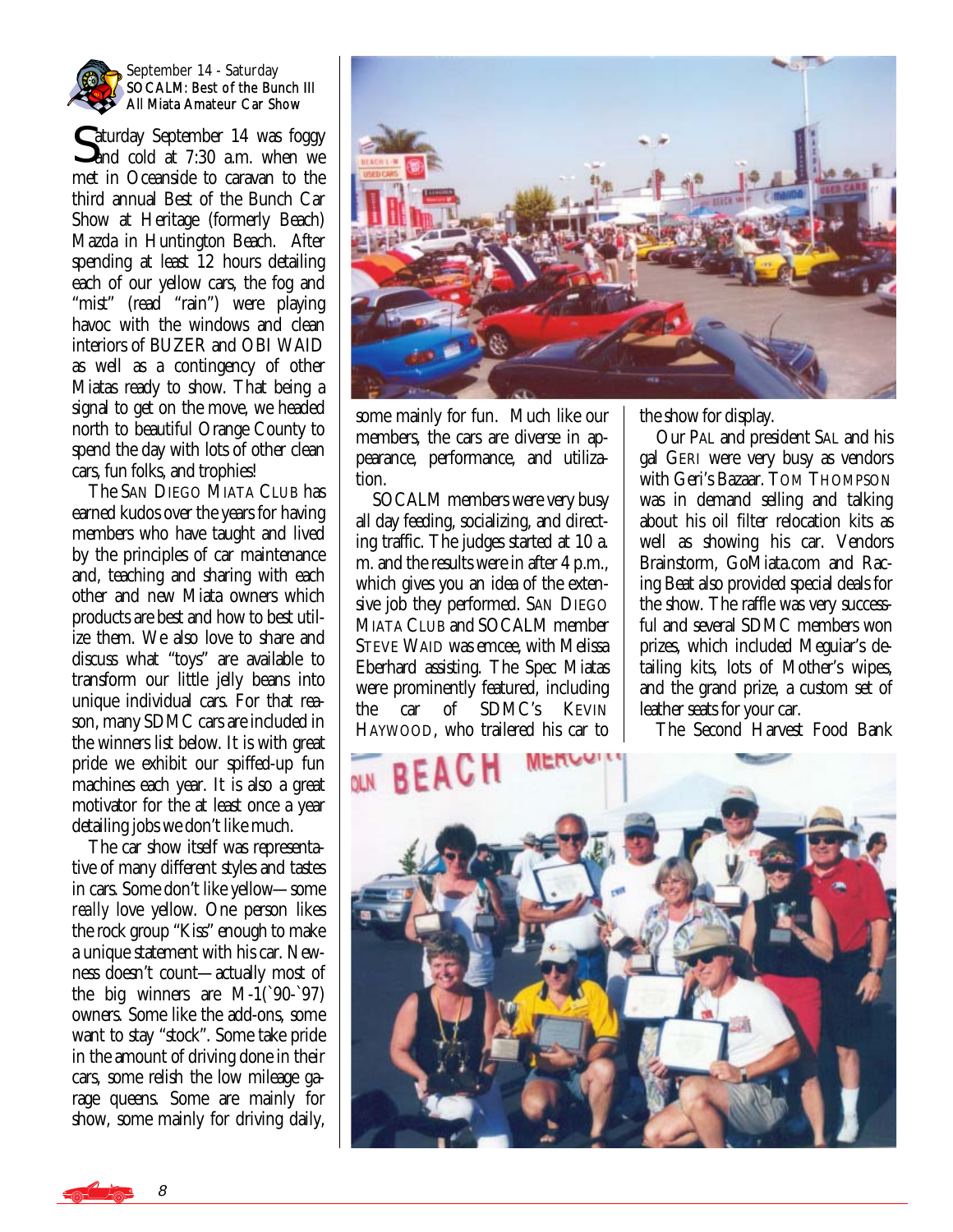

received a check for \$1,600, presented by SOCALM president Terry Wyrick and Charity Coordinator Tori Bakker.

 Someone once said "winning isn't everything," but it's sure fun anyway. Everyone was a winner at the Best of the Bunch III because we own Miatas, we enjoy each others' company, and we love showing off our cars.

Here's to the winners!

— LAURIE WAID

**Left— Wally Stevens and Stef Gould with their awards.** 

**Right— Meticulous Phil Daoust was our own Best of the Best. His `96 M was voted People's Choice, and he also took second in Dealers Award and Best Sponsored, as well as first in his model year! Here is an interior view of Quadzilla.** 



**Above — I wonder what is in the CD player?** 



AMIFY





**Best of the Bunch III**<br>San Diego Miata Club Winners **People's Choice**—PHIL DAOUST **Best MII**—MARK BOOTH **Dealer's Award** 2nd PHIL DAOUST 3rd STAN & DONNA FRY **Best Sponsored** 2nd PHIL DAOUST **Best Appearance** 1st STAN & DONNA FRY 2nd LAURIE WAID **Best Performance** 2nd SUE HINKLE **Best by Year** 1990 3rd MICHAEL HEINITZ 1991 1st STEF GOULD 1992 1st LAURIE WAID 1993 1st LES AND DYANA SMITH 2nd SUE HINKLE 3rd BARI RUSSELL 1996 (only one award given) 1ST PHIL DAOUST 1997 1st BARRY ROSENBERG 3rd NORM STEVENS 1999 1st JACK DILUSTRO 2nd ART HAMILTON 3rd WALLY STEVENS 2001 3rd TOM THOMPSON 2002 1st JAMIE ALEXANDER 2nd STEVE WAID **Spirit Awards** DIANA CARMEL

9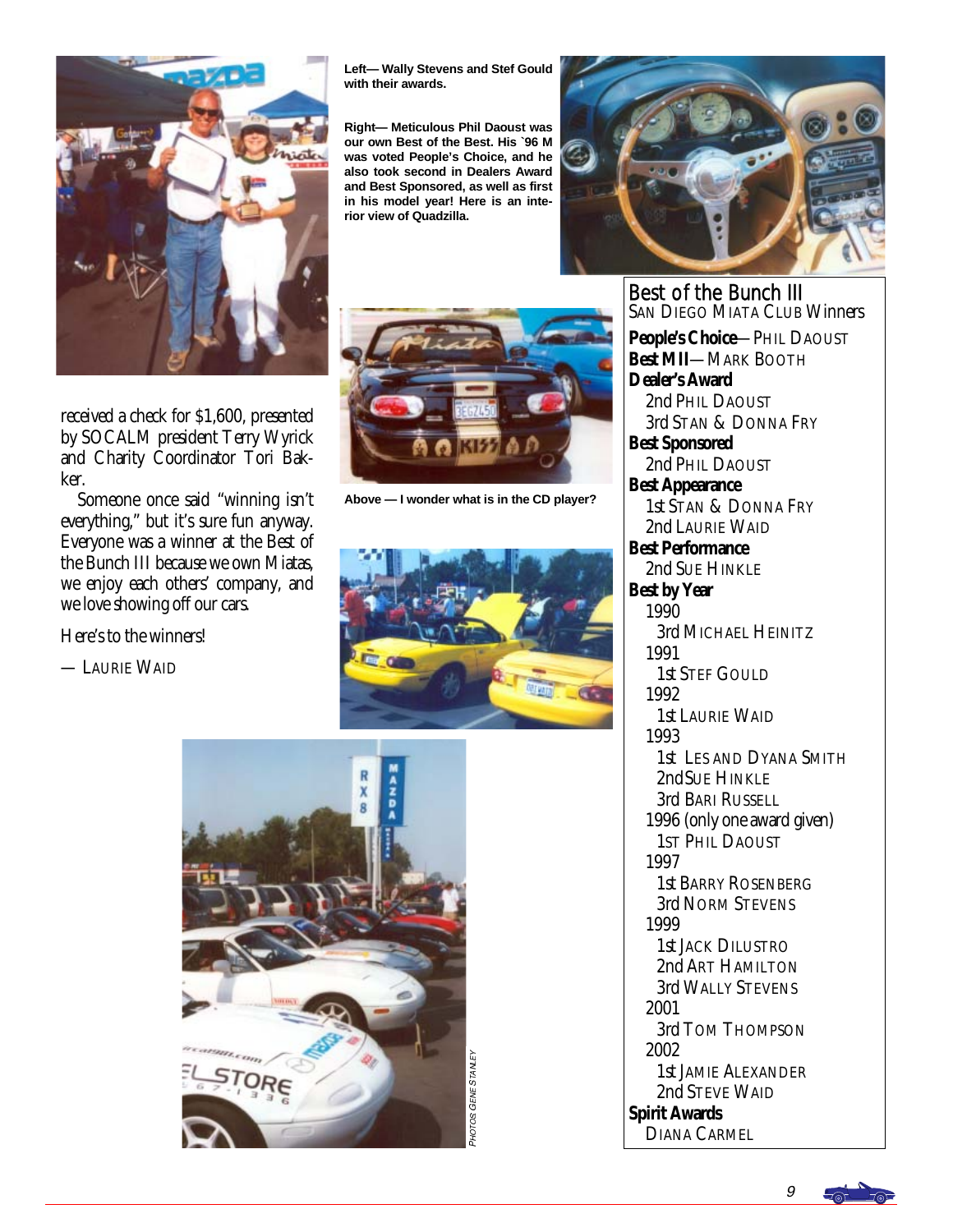You did it again! Labor Day was a day filled with the volunteer spirit of the giving of time & money for others, the joy of sharing a day together with friends, and knowing that the SAN DIEGO MIATA CLUB made a difference in the lives of Muscular Dystrophy Association (MDA) kids. The day started off early with the now traditional "breakfast-in-the-parkinglot" and a drive past the fishbowl to lighten our pockets a little more for MDA. The leader of the phone training session said it was the easiest group of people to train...except she had never seen a group take so many bathroom breaks. Maybe we will have to cut down on the coffee and juice at breakfast next year! Everyone looked marvelous on television and Our "Pal" SAL CAUSARANO and SUE HINKLE presented a check from the SDMC to MDA in the amount of \$7500. That's an exciting number and is enough to send fifteen kids to camp for a week, provide many services at the MDA Children's Hospital Clinic, or many more exciting things. One of our members went out of his way to make a difference too. Even though ART HAMILTON was dying to be on camera (not), he was a terrific sport when put in the MDA Jail. He spent 45 minutes calling friends to donate and bail him out. Thanks Art!

 After the telethon we headed up to Poway for a bar-b-que, swim, and general cooling off. Unfortunately, SUE KESSLER forgot her swimsuit and we missed seeing her unique way of going down the waterslide. She'll defi-



nitely not forget it next year. A great time was had by all and we would personally like to thank all of you who went on the Miata/MDA 100-mile run in August and all who participated in any way on Labor Day. We had a few people for whom this was their first SDMC activity—a special welcome and thank you. Looking forward to seeing you all at many more events in the near future. What a super group of people we have in our club. Life is good here in San Diego for sure.

— DAVID & PAMELA HUNT



**Below — Sue Hinkle and SDMC president Sal Causarano present a check for \$7500 to MDA during an on-air segment while more SDMC members man the phones.** 





PHOT **OS MARK BOOT** r

10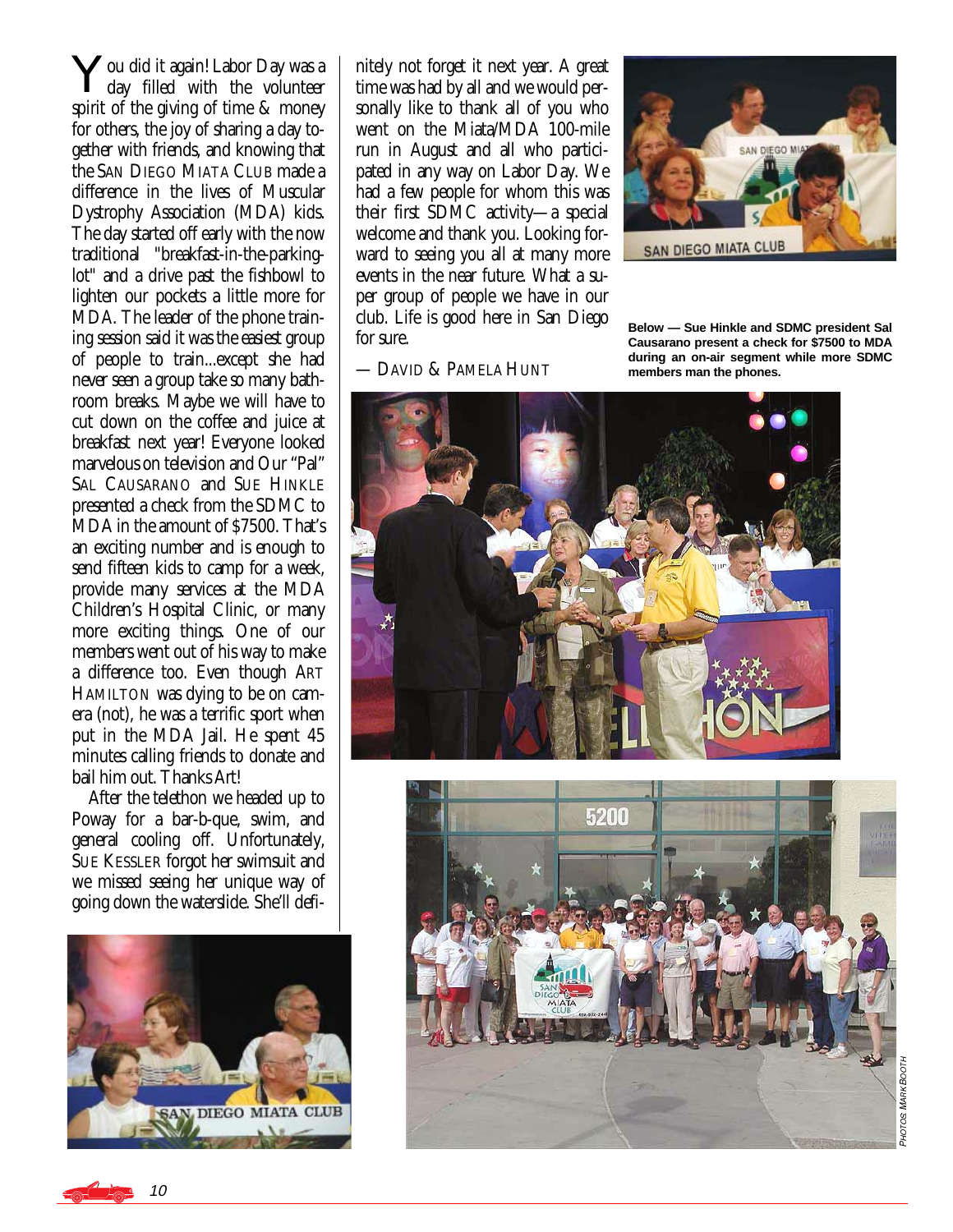# September 8, 2002 Autocross Results

Congratulations to the following SAN DIEGO MIATA CLUB members on their performance at the Solo2 championship event. The event was sponsored by the San Diego Asebring Drivers (SDAD), and held at Qualcomm Stadium.

| <b>Class</b>    | <b>Driver</b>          | Car        | <b>Place</b>    |
|-----------------|------------------------|------------|-----------------|
| CS              | <b>RON CHAPMAN</b>     | Miata      | 3rd             |
| CS              | <b>CAROL SCHWARTZ</b>  | Miata      | 4th             |
| <b>CS</b>       | <b>DENNIS DIDIER</b>   | Miata      | 6th             |
| CS              | <b>LARRY CLAPPER</b>   | Miata      | 8th             |
| ES              | <b>JOE MOORE</b>       | Miata      | 7th             |
| IS <sub>2</sub> | <b>BRIAN GOODWIN</b>   | Miata      | 1st             |
| IS <sub>2</sub> | ROBERT "JT" HOLLAND    | Miata      | 2nd             |
| IS <sub>2</sub> | MICHAEL HEINITZ        | Miata      | 3rd             |
| IS <sub>2</sub> | <b>KEVIN HAYWOOD</b>   | Miata      | 4th             |
| IS <sub>2</sub> | JOHN "JD" LIMA         | Miata      | 6th             |
| IS <sub>2</sub> | <b>RAINER MUELLER</b>  | Miata      | 8th             |
| IS <sub>2</sub> | <b>ELLIOT SHEV</b>     | Miata      | 9th             |
| IS <sub>2</sub> | <b>STEVE KENNISON</b>  | Miata      | 10th            |
| IS <sub>2</sub> | <b>STEVE WAID</b>      | Miata      | 11th            |
| IS <sub>2</sub> | <b>JOSEPH MEDINA</b>   | Miata      | 12th            |
| IS <sub>2</sub> | <b>JIM BROKAW</b>      | Miata      | 13th            |
| IS2L            | <b>BARBARA SHEV</b>    | Miata      | 2 <sub>nd</sub> |
| <b>CSP</b>      | MARA CALER             | <b>CRX</b> | 3rd             |
| <b>STS</b>      | <b>ED PITTS</b>        | Corolla    | 16th            |
| <b>SU</b>       | <b>JAMES SANDERS</b>   | Miata      | 11th            |
| M1              | <b>LARRY DENNSTEDT</b> | Aardvark   | 2nd             |
| Novice          | <b>JEFF KING</b>       | Miata      | 50th            |

# **AUTOCROSS AT THE "Q"**



The following autocross events are *tentatively scheduled* to take place in the parking lot of Qualcomm Stadium:

| Sunday, October 20. championship  |  |
|-----------------------------------|--|
| Saturday, November 2practice      |  |
|                                   |  |
| Saturday, November 30championship |  |
|                                   |  |

To confirm autocross information, call:

San Diego SCCA Hotlines (619) 441-1333 (800) 360-4454

Web page [www.sdr-solo2.com](http://www.sdr-solo2.com)

Come participate or watch SAN DIEGO MIATA CLUB members race at the autocross (timed event). To participate you need to register for a Solo2 card and number (\$15) and have a DOT approved helmet. Loaner helmets are available at the autocross.

**While there are no style points in autocross, Michael Heinitz should have earned some anyway.** 





**Steve Kennison back on track in his `02 Titanium.** 

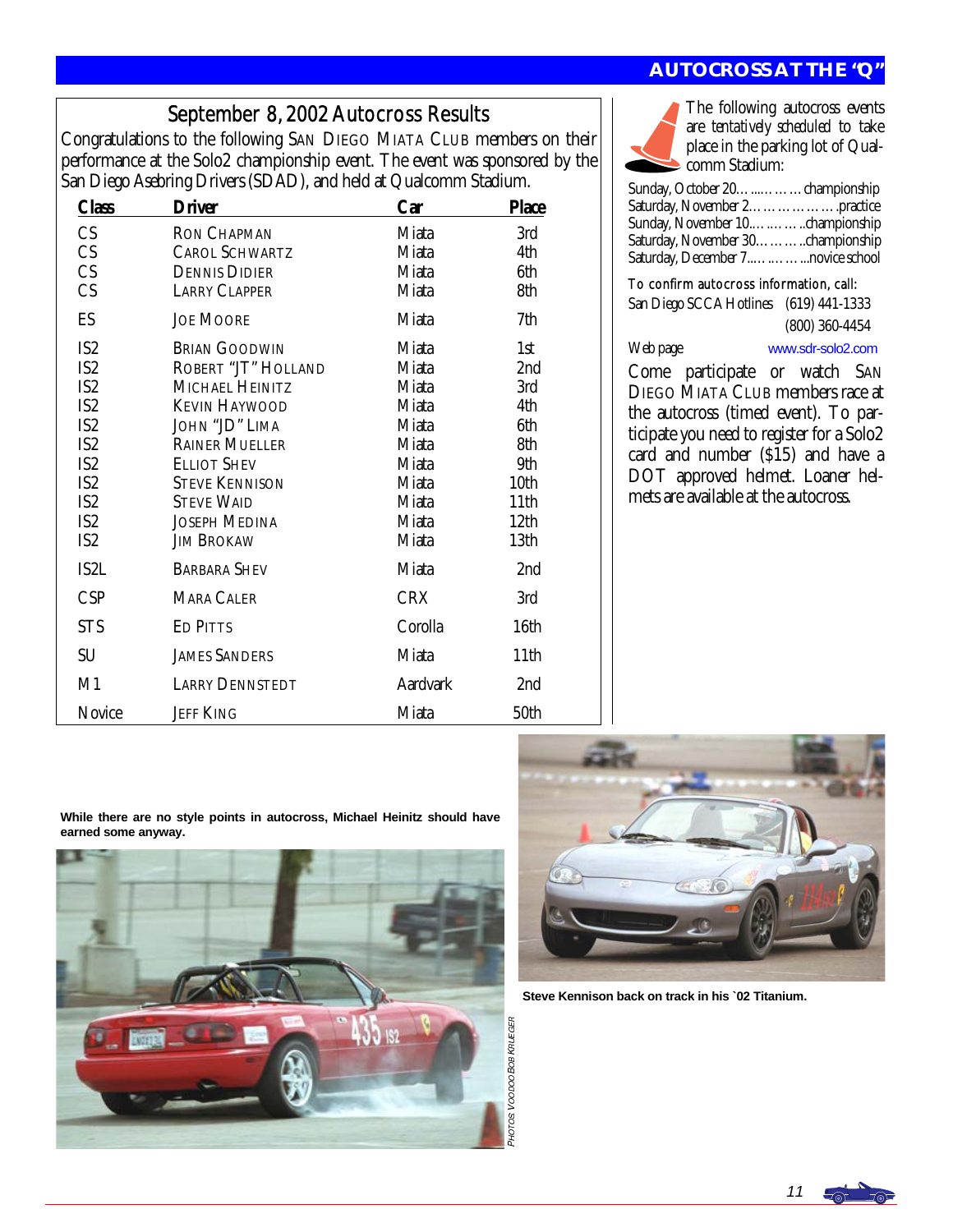# Team Hoodoo

 $\Lambda$  hen Flyin´ Miata scheduled **V** its annual Open House (and Peach Festival!) on August 16th this year, it seemed like a good excuse to see some more of the Southwest from the flying bridge of our Miata. So, we set out with GENE and PINKY STANLEY on the 8th, en route to Grand Junction via Nevada, Utah, and Colorado. The Other Mode (top up and AC on) of our cars was in use at first, through our first stop in the Valley of Fire near Las Vegas. The roads began to twist as we entered Utah to stop at St. George for the night. Next day was a pass through Zion National Park, up into Cedar Breaks, familiar from our route to the Utah club's Fall Leaf Run, then to the entrance of Capitol Reef for the night.



 The morning light was magnificent as we drove through the park, the roads uncrowded, but no peaches available from the historic orchards, so we drove on, secure in the knowledge that peaches awaited further on.

 But first, over the Colorado River in Glen Canyon was Natural Bridges National Monument, then a run north to Moab. Arches, Dead Horse Point, and Canyonlands occupied the next day, and another night in Moab. Our Utah passage had been marked by red rocks perched one upon the other (hoodoos) and uncrowded and bendy roads through magnificent vistas.

## Continental Drift

Monday was a jog back to Highway 46 and east to 90, crossing the Colorado border, where level farmland suddenly dropped into a beautiful canyon via switchbacks and some new kinds of twisty corner signage. We headed south to Cortez, but Mesa Verde had been sadly affected by fires, and we gave it a pass, while another massive plume of smoke to the east indicated that fires were still a menace. North again, and 11,000 feet at Monarch Pass before descending to spend the night in historic Silverton. Next day was to the Black Canyon of the Gunnison National Monument, where roads skirted the abyssal drop, then sidewindered down to the bottom. Still pressing on easterly, across the Continental Divide, we stopped in Salida, then west over Independence Pass (12,000 feet) and through Aspen, where money green competes with mountain greenery. Turning again before Glenwood Springs, south through coal mining valleys and up over the Grand Mesa, which was grand, road and views alike. Overnight in Rifle, and a short hop on I-70 to Glenwood Springs for the caverns. Are we sceneried out for a while? Yes. Time to head for Grand Junction on the Interstate, getting passed by OTMs for the first time.

#### Dynos and Dinosaurs

At our hotel we watched the arriving Miatas, scoped out a microbrewery within walking distance, washed the car, and turned in. The next day more familiar faces turned up when we rolled over to Flyin´ Miata—Skip Cannon, Mary and Joe Portas, and Lance and Wendy Schall from Colorado, Wanda and Bill Bates and others from Utah, the gang at FM, and of course, TurboDog.

 The autocross at the fairgrounds brought out a lot of drivers and their machines, including one modified to a degree to put Phil and Jack in the



shade. STEF got a ride through the cones in the turbocharged FM Protege5. We skipped out before dinner to the Dinosaur Museum near Fruita, where we also made a pilgrimage to the shrine of Mike, the headless chicken. This was a famous chicken who refused to go quietly after his head was chopped off, going on the stage for the two years it took him to realize that he was dead. Voodoo lives!

 Following that religious experience, we drove up and over the Colorado National Monument, and back to Grand Junction in time for happy hour at the microbrewery. Dinner, a follow-on to a wedding of Dani and Dan Pedrosa of M Road, saw the whole group come together, including Rick Weldon with videos of several OTC outings in the Track Dog.

 Saturday, 46 Miatas shaped up in Palisade, east of Grand Junction, for the Peach Festival and Parade. Our SAN DIEGO MIATA CLUB magnetics



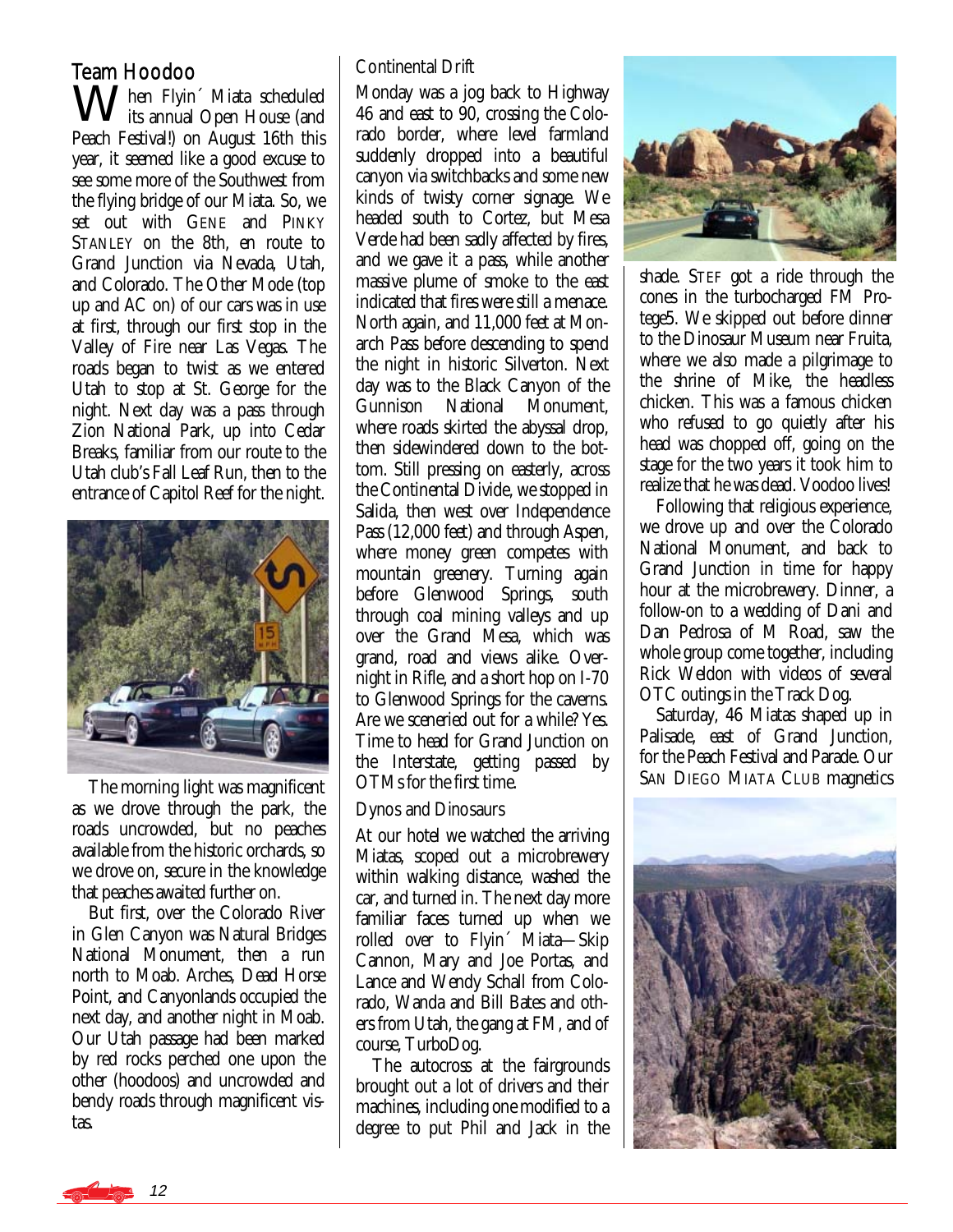were most appreciated by the crowd ("You came all the way for our parade?"). There were also Floridians, an Oregonian, and a Londoner (a guest of the Bates), but we graciously accepted the applause for the left coast. Afterward peach sundaes in the city park helped ameliorate the 90- 100-degree temps that had been pretty much the norm from Barstow on. That evening a Miata night had been laid on by our hosts at the Sonic drive-in, cruise tee-shirt included, and afterward a drive-in movie for the hard-core (no, not the movie, the drivers who were ready to head 40 miles south to the theater in Delta, CO). Sunday morning was breakfast for the group, followed by the highspeed Strafing Run. We jammed home in a day and a half via I-70 to I-15, while Gene and Pinky wanted more scenery, heading home via Monument Valley.

— TOM GOULD





on't give up your day job. That was the unanimous advice to the dozen SDMCers who learned how to do the hula at the annual LEWIS Luau on the last day of August. The dancers who preceeded the club members on the stage seemed to have a tad more grace, charm, and poetic movement.

 But the hula lessons were a fun part of a fun event, hosted by the Lewis clan at their Jamul estate. They went all out, with orchids on the tables, tiki torches surrounding the patio, a brilliant volcano, and other topical decorations. Plenty of marvelous food was served, including Kahlua (roast) pork, Huli-huli chicken, ginger rice, fresh fruit, Hawaiian desserts, Hawaiian Punch, soda, Long Board Beer (Kona

PHOT

OS BRUCE LEWIS

Brewing Co.), poi for the adventurous, and sweet and sour meatballs. The Hawaiian stage show was simply outstanding. They even had a drawing for a special Hawaiian gift. Wow!

 Getting there was half the fun, as they say, with ED DITTMAN, patriarch of the clan, leading the 60-mile run to earn his magnetics. The enticement of the party was so great that several cars that could not make the run went directly to the Lewis location, some arriving after dark. Which is a real challenge in that part of the county.

 It will be an event long remembered and long discussed.

— TOM SPRAGUE

P.S.— If you would like to learn more about the LEWIS clan, re-read the Member Profile on page 6 of the May 2002 issue of the SAN DIEGO MIATA CLUB NEWS.







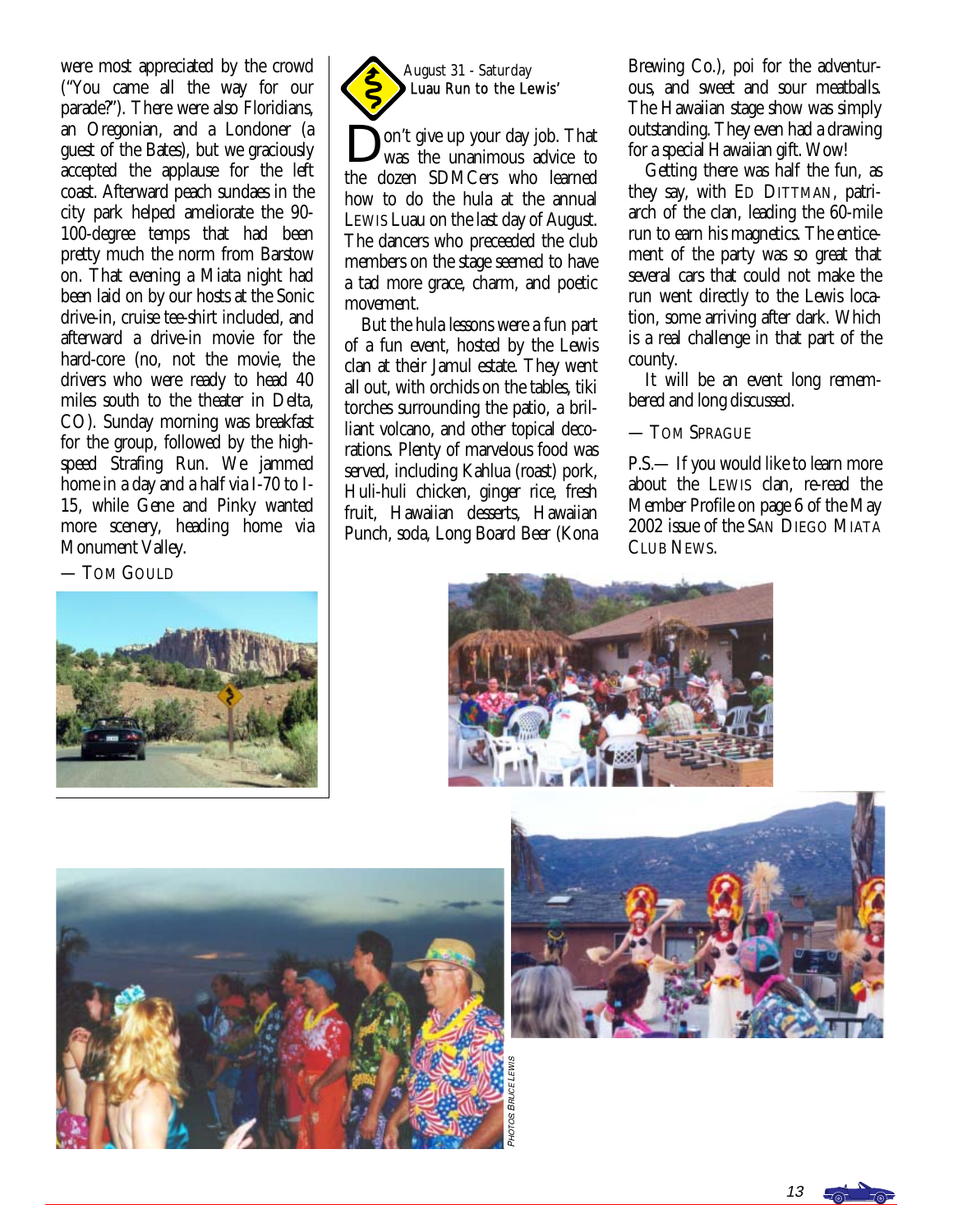# Do Your Miata Windows Cry?

That's the way CHARLENE BRO-KAW described the windows in their `94 Laguna Blue. Whenever she or JIM would raise, or lower, either window it would "cry" all the way up and all the way down. What she was referring to was the sound the Miata's windows were making. In addition, the windows had become quite slow to go up and down.

 Jim had attempted to fix this earlier. He went to the Garage section of [Miata.net](http://www.miata.net) and found an article that detailed, according to the author, "Lubricating Miata Windows." Following the suggestions in the article to the letter, Jim performed the service and the windows operated better...for a while. Shortly after, the windows began to "cry" anew.

 DIANE LONG was having trouble with the power windows in her `97 Miata as well, so we all got together one nice Saturday morning to have a mini-Tech Day on power windows. I, of course, will do anything to get an article for the newsletter, even work on Miata power windows.

 To start out, remove the inner door panels from both the passenger and driver sides. First, if you have manual windows (they might need lubricating too), then you will need to remove the window crank. To do so, run a shop rag behind to "pop" the spring clip



14

out that holds the crank in place. Then you can remove the crank and the plastic trim washer behind it.

 Next, remove the door armrest by removing the three screws (two if you have a `94 or `95). The top screw is under a plastic plug in the handle which can be pried out with a small screwdriver.

 Remove the separate speaker grill (`90 to `93 cars only) by gently pulling around the outside edge to "pop" the clips free. Now you can remove the door panel by the same method. Gently prying the edges of the panel away from the door to "pop" the clips free. Be careful and take your time or you will break these plastic clips! Finally, lift the door panel straight UP. There is a small locating pin in the top of panel.

 Once the interior panel is removed you can see the clear plastic moisture barrier on the inside of the door. This is affixed to the door with a vile black compound that will get on anything it touches, so wear rubber gloves! You will need to gently peel the plastic back on itself at the front and alternately at the back of the door to gain access to the window mechanics. Do this carefully to avoid tearing the plastic. You might have to disengage the door handle rod to peel this plastic barrier back.

 The window rides up and down the door in three separate tracks. At the rear and middle of the door there are two metal tracks in which plastic rollers guide the window. At the front of the door the track is actually a rubber channel that extends to the top of the door, just behind the small triangular window. With the window in the UP position, you will need to maneuver a spray can of white lithium grease inside the door and spray it into the rear and middle tracks. With the window in the DOWN position, you can use a cotton swab to remove any old and



hardened grease that has accumulated at the top of the track. Then spray some white lithium grease on the top of the rollers. You will get some grease on the glass, but we can clean that later.

 At the front, the rubber channel needs to be lubricated as well, but *NOT* with the lithium grease! What should be used is something compatible with rubber. Silicone spray is compatible, as is some kind of rubber conditioner, such as Armor All. The silicone will last longer, so you won't have to repeat this job as often. The original article cautions against using silicone (mis-referenced as silicon, which is a common mistake) due to it dripping into electrical contacts. Cautious application of the silicone would negate this fear, and if you spray enough silicone for it to drip off, you have used too much anyway.



 To properly apply the silicone to the rubber channel, fold a paper towel and spray the silicone on the corner of the towel. Rub this wetted area of the towel inside the rubber channel (both the top section on the outside of the door and the lower section that is in- (Continued on page 15)